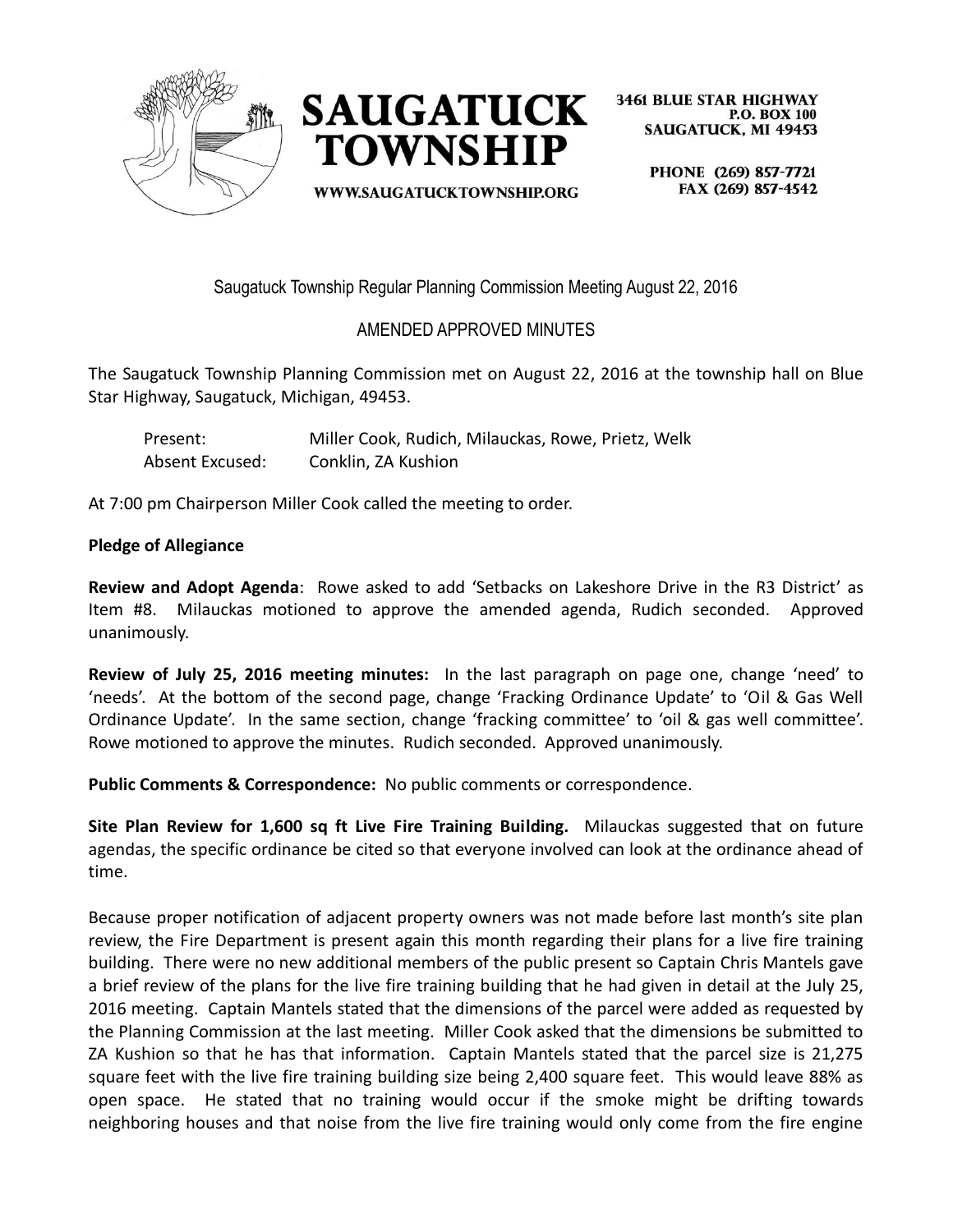## AMENDED APPROVED MINUTES

truck which would be pumping the water used. Rudich asked if there would be notification when the live fire training would occur. Chief Janik stated that sandwich boards are put up stating that live fire training is being performed. Milauckas asked what the timing of the live fire training would be. Chief Janik stated that four other fire departments would be using the training building. The Saugatuck Fire Department's training would occur on the  $2^{nd}$  &  $4^{th}$  Wednesday's and potentially, training could be occurring anytime from Monday through Saturday. ISO, which is the organization that sets the standards in the area, requires that live fire training takes place at least 16 times per year. This would also apply to the other four fire departments that are involved. Captain Mantels stated the fire training would most likely take place between 6:00 pm to 10:00 pm on weekdays and between 8:00 am to 5:00 pm on Saturday's. Chief Janik stated that a policy would be created that would have to be followed by all five fire departments that would be using the live fire training building. The policy would address smoke issues. Milauckas asked what would be done if complaints were received from neighbors after the live fire training building had been built and was being used. Rudich stated that any complaints would probably be given to the Zoning Administrator and he would then talk to Chief Janik regarding the issues. ZA Kushion provided a memorandum to the Planning Commission members regarding the site plan review ordinance and this memorandum was reviewed by the Planning Commission members. Milauckas motioned to approved the site plan submitted by the Saugatuck District Fire Department for a live fire training building at 3342 Blue Star Highway with the two conditions that are listed in ZA Kushion's memorandum dated July 19, 2016 that water runoff be contained on site and away from the neighboring properties and to maintain the 50 foot vegetative buffer that exists on site between the building and the residential property to the west. In addition, a third condition was added that live fire training should not exceed 9:00 pm. Rowe seconded. Roll call vote: Prietz-yes, Rowe-yes, Milauckas-yes, Welk-yes, Rudich-yes, Miller Cook-yes. Motion approved.

**Discussion of Setbacks on Lakeshore Drive in the R-3 Zoning District:** Rowe stated that he would like to return the discussion of front yard setbacks to the agenda next month. Milauckas stated that the unique nature of Lakeshore Drive makes it fall into a minor road category but keeping it as a major county road means that the county can continue to receive federal funds for improvements. Milauckas suggested changing the ordinance so that the setbacks in the R-3 district be set as the minor road setbacks.

**Discussion Mini-Storages/Warehousing in the Commercial District:** This agenda item was tabled until the next meeting so that ZA Kushion could be present for the discussion.

**Township Board Updates and Planning Commission Comments:** No updates from the township board. Miller Cook stated that the oil & gas well development committee received a draft ordinance from Attorney Curcio. Milauckas voiced his concerns that the draft ordinance was not available to the Planning Commission members because of Attorney Curcio's request that the draft ordinance be kept confidential. Miller Cook stated that she would make sure to have something to distribute to the members by the next meeting.

**Next Planning Commission Meeting:** The next Planning Commission meeting will be on September 26, 2016.